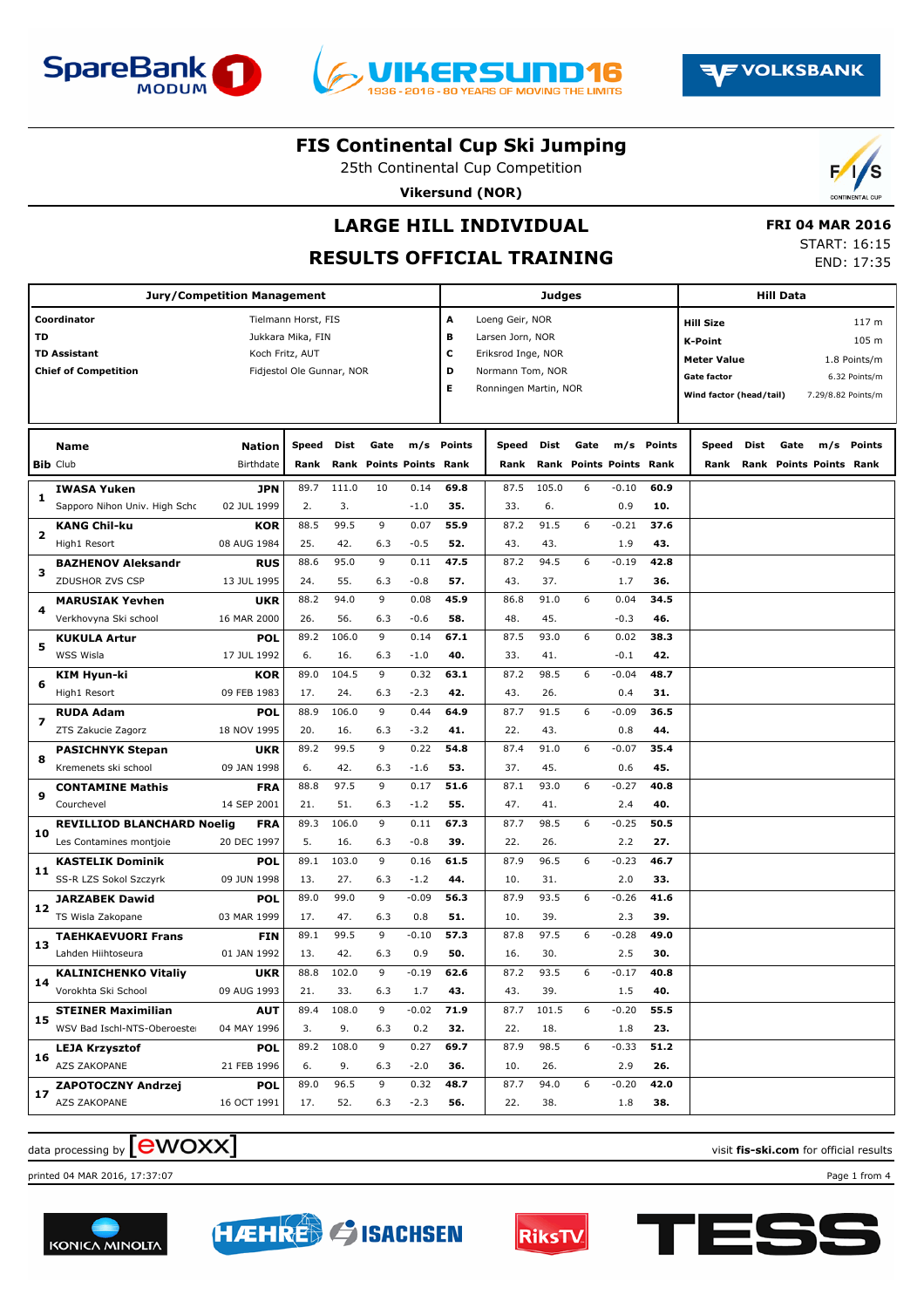





25th Continental Cup Competition

**Vikersund (NOR)**



**RESULTS OFFICIAL TRAINING**



#### **FRI 04 MAR 2016**

START: 16:15 END: 17:35

|    | Name                             | <b>Nation</b> | Speed | Dist  | Gate                    |         | m/s Points | Speed | Dist  | Gate | m/s                       | Points | Speed | Dist | Gate                    | m/s | <b>Points</b> |
|----|----------------------------------|---------------|-------|-------|-------------------------|---------|------------|-------|-------|------|---------------------------|--------|-------|------|-------------------------|-----|---------------|
|    | <b>Bib Club</b>                  | Birthdate     | Rank  |       | Rank Points Points Rank |         |            | Rank  | Rank  |      | <b>Points Points Rank</b> |        | Rank  |      | Rank Points Points Rank |     |               |
|    | <b>OJALA Juho</b>                | <b>FIN</b>    | 89.2  | 100.0 | 9                       | 0.37    | 54.6       | 87.6  | 95.5  | 6    | $-0.13$                   | 44.0   |       |      |                         |     |               |
| 18 | Kuusamon erae-veikot             | 17 MAR 1995   | 6.    | 39.   | 6.3                     | $-2.7$  | 54.        | 30.   | 33.   |      | 1.1                       | 34.    |       |      |                         |     |               |
|    | <b>ANTONISSEN Lars</b>           | <b>NED</b>    | 89.9  | 102.0 | 9                       | 0.48    | 57.4       | 88.3  | 89.5  | 6    | $-0.13$                   | 33.2   |       |      |                         |     |               |
| 19 |                                  | 31 JUL 1995   | 1.    | 33.   | 6.3                     | $-3.5$  | 49.        | 1.    | 47.   |      | 1.1                       | 47.    |       |      |                         |     |               |
|    | <b>FRIBERG Christian</b>         | <b>USA</b>    | 89.1  | 103.0 | 9                       | 0.31    | 60.4       | 87.7  | 88.0  | 6    | $-0.07$                   | 30.0   |       |      |                         |     |               |
| 20 | St. Paul Ski Club                | 08 SEP 1994   | 13.   | 27.   | 6.3                     | $-2.3$  | 45.        | 22.   | 48.   |      | 0.6                       | 48.    |       |      |                         |     |               |
|    | <b>AALTO Antti</b>               | <b>FIN</b>    | 89.1  | 100.5 | 9                       | 0.08    | 57.6       | 87.8  | 95.0  | 6    | $-0.09$                   | 42.8   |       |      |                         |     |               |
| 21 | Kiteen Urheilijat                | 02 APR 1995   | 13.   | 38.   | 6.3                     | $-0.6$  | 48.        | 16.   | 35.   |      | 0.8                       | 36.    |       |      |                         |     |               |
|    | <b>BRASME Paul</b>               | <b>FRA</b>    | 89.2  | 105.0 | 9                       | $-0.12$ | 67.4       | 87.4  | 100.5 | 6    | $-0.14$                   | 53.1   |       |      |                         |     |               |
| 22 | <b>U.S VENTRON</b>               | 03 AUG 1997   | 6.    | 21.   | 6.3                     | 1.1     | 38.        | 37.   | 23.   |      | 1.2                       | 25.    |       |      |                         |     |               |
|    | <b>MAKSIMOCHKIN Mikhail</b>      | <b>RUS</b>    | 89.2  | 107.5 | 9                       | $-0.14$ | 72.0       | 87.4  | 101.5 | 6    | $-0.36$                   | 56.9   |       |      |                         |     |               |
| 23 | Sdushor CSP N. Novgorod Dina     | 29 AUG 1993   | 6.    | 13.   | 6.3                     | 1.2     | 31.        | 37.   | 18.   |      | 3.2                       | 20.    |       |      |                         |     |               |
|    | <b>NAKAMURA Naoki</b>            | <b>JPN</b>    | 89.4  | 112.0 | 9                       | $-0.08$ | 79.6       |       |       |      |                           |        |       |      |                         |     |               |
| 24 | Tokai Univ.                      | 19 SEP 1996   | 3.    | 2.    | 6.3                     | 0.7     | 21.        |       |       |      |                           |        |       |      |                         |     |               |
|    | <b>REISENAUER Janni</b>          | <b>AUT</b>    | 89.2  | 107.0 | 9                       | $-0.09$ | 70.7       | 87.8  | 106.5 | 6    | $-0.28$                   | 65.2   |       |      |                         |     |               |
| 25 | TSU St. Veit-Salzburg            | 07 NOV 1997   | 6.    | 15.   | 6.3                     | 0.8     | 34.        | 16.   | 4.    |      | 2.5                       | 4.     |       |      |                         |     |               |
|    | <b>POLASEK Viktor</b>            | <b>CZE</b>    | 88.7  | 114.0 | 8                       | $-0.01$ | 88.9       |       |       |      |                           |        |       |      |                         |     |               |
| 26 | Sk Nove mesto na morave          | 18 JUL 1997   | 23.   | 1.    | 12.6                    | 0.1     | 8.         |       |       |      |                           |        |       |      |                         |     |               |
| 27 | <b>BIRCHLER Tobias</b>           | <b>SUI</b>    | 87.4  | 109.5 | $\overline{7}$          | $-0.05$ | 87.3       |       |       |      |                           |        |       |      |                         |     |               |
|    | Einsiedeln                       | 29 JUL 1997   | 40.   | 6.    | 18.8                    | 0.4     | 9.         |       |       |      |                           |        |       |      |                         |     |               |
| 28 | <b>TROFIMOV Roman Sergeevich</b> | <b>RUS</b>    | 87.8  | 104.0 | $\overline{7}$          | $-0.12$ | 78.1       | 87.3  | 104.5 | 6    | $-0.02$                   | 59.3   |       |      |                         |     |               |
|    | Sdushor CSP N. Novgorod          | 19 NOV 1989   | 27.   | 26.   | 18.8                    | 1.1     | 23.        | 42.   | 8.    |      | 0.2                       | 13.    |       |      |                         |     |               |
| 29 | <b>ITO Masamitsu</b>             | <b>JPN</b>    | 86.6  | 91.0  | 6                       | $-0.05$ | 60.3       |       |       |      |                           |        |       |      |                         |     |               |
|    | Shimokawa Shogyo High Schoo      | 27 FEB 1998   | 58.   | 57.   | 25.1                    | 0.4     | 46.        |       |       |      |                           |        |       |      |                         |     |               |
| 30 | <b>KAELIN Pascal</b>             | <b>SUI</b>    | 86.7  | 89.5  | 6                       | $-0.18$ | 58.8       | 87.4  | 95.0  | 6    | $-0.21$                   | 43.9   |       |      |                         |     |               |
|    | Einsiedeln                       | 11 JAN 1993   | 57.   | 58.   | 25.1                    | 1.6     | 47.        | 37.   | 35.   |      | 1.9                       | 35.    |       |      |                         |     |               |
| 31 | <b>LINDVIK Marius</b>            | <b>NOR</b>    | 87.4  | 99.0  | 6                       | $-0.36$ | 77.5       |       |       |      |                           |        |       |      |                         |     |               |
|    | Raelingen Skiklubb               | 27 JUN 1998   | 40.   | 47.   | 25.1                    | 3.2     | 25.        |       |       |      |                           |        |       |      |                         |     |               |
| 32 | <b>KRAUS Marinus</b>             | GER           | 87.1  | 99.5  | 6                       | $-0.27$ | 77.6       | 87.5  | 103.0 | 6    | $-0.11$                   | 57.4   |       |      |                         |     |               |
|    | WSV Oberaudorf                   | 13 FEB 1991   | 55.   | 42.   | 25.1                    | 2.4     | 24.        | 33.   | 11.   |      | 1.0                       | 16.    |       |      |                         |     |               |
| 33 | <b>SCHULER Andreas</b>           | <b>SUI</b>    | 87.4  | 98.5  | 6                       | $-0.19$ | 75.1       | 87.6  | 102.5 | 6    | $-0.20$                   | 57.3   |       |      |                         |     |               |
|    | Einsiedeln                       | 30 DEC 1995   | 40.   | 49.   | 25.1                    | 1.7     | 29.        | 30.   | 14.   |      | 1.8                       | 17.    |       |      |                         |     |               |
| 34 | <b>PRISLIC Ernest</b>            | <b>SLO</b>    | 87.6  | 105.0 | 6                       | $-0.01$ | 85.2       | 87.6  | 107.5 | 6    | $-0.28$                   | 67.0   |       |      |                         |     |               |
|    | SK Zagorje                       | 30 SEP 1993   | 33.   | 21.   | 25.1                    | 0.1     | 12.        | 30.   | 2.    |      | 2.5                       | 2.     |       |      |                         |     |               |
| 35 | <b>JOHANSSON Robert</b>          | <b>NOR</b>    | 87.2  | 102.5 | 6                       | $-0.01$ | 80.7       |       |       |      |                           |        |       |      |                         |     |               |
|    | Soere Aal IL                     | 23 MAR 1990   | 49.   | 31.   | 25.1                    | 0.1     | 18.        |       |       |      |                           |        |       |      |                         |     |               |
| 36 | <b>WINTER Paul</b>               | <b>GER</b>    | 87.2  | 104.5 | 6                       | 0.05    | 83.8       | 87.7  | 106.5 | 6    | $-0.20$                   | 64.5   |       |      |                         |     |               |
|    | SC Willingen                     | 05 OCT 1997   | 49.   | 24.   | 25.1                    | $-0.4$  | 15.        | 22.   | 4.    |      | 1.8                       | 5.     |       |      |                         |     |               |
| 37 | <b>MIETUS Krzysztof</b>          | <b>POL</b>    | 87.6  | 96.5  | 6                       | 0.13    | 68.9       | 88.1  | 98.0  | 6    | $-0.15$                   | 48.7   |       |      |                         |     |               |
|    | AZS Zakopane                     | 08 MAR 1991   | 33.   | 52.   | 25.1                    | $-0.9$  | 37.        | 5.    | 29.   |      | 1.3                       | 31.    |       |      |                         |     |               |
| 38 | <b>STURSA Vojtech</b>            | <b>CZE</b>    | 87.5  | 108.0 | 6                       | 0.13    | 89.6       |       |       |      |                           |        |       |      |                         |     |               |
|    | Dukla Liberec                    | 03 AUG 1995   | 37.   | 9.    | 25.1                    | $-0.9$  | 7.         |       |       |      |                           |        |       |      |                         |     |               |

# $\alpha$  data processing by  $\boxed{\text{ewOX}}$

printed 04 MAR 2016, 17:37:07 Page 2 from 4





**HAEHRED & ISACHSEN** 



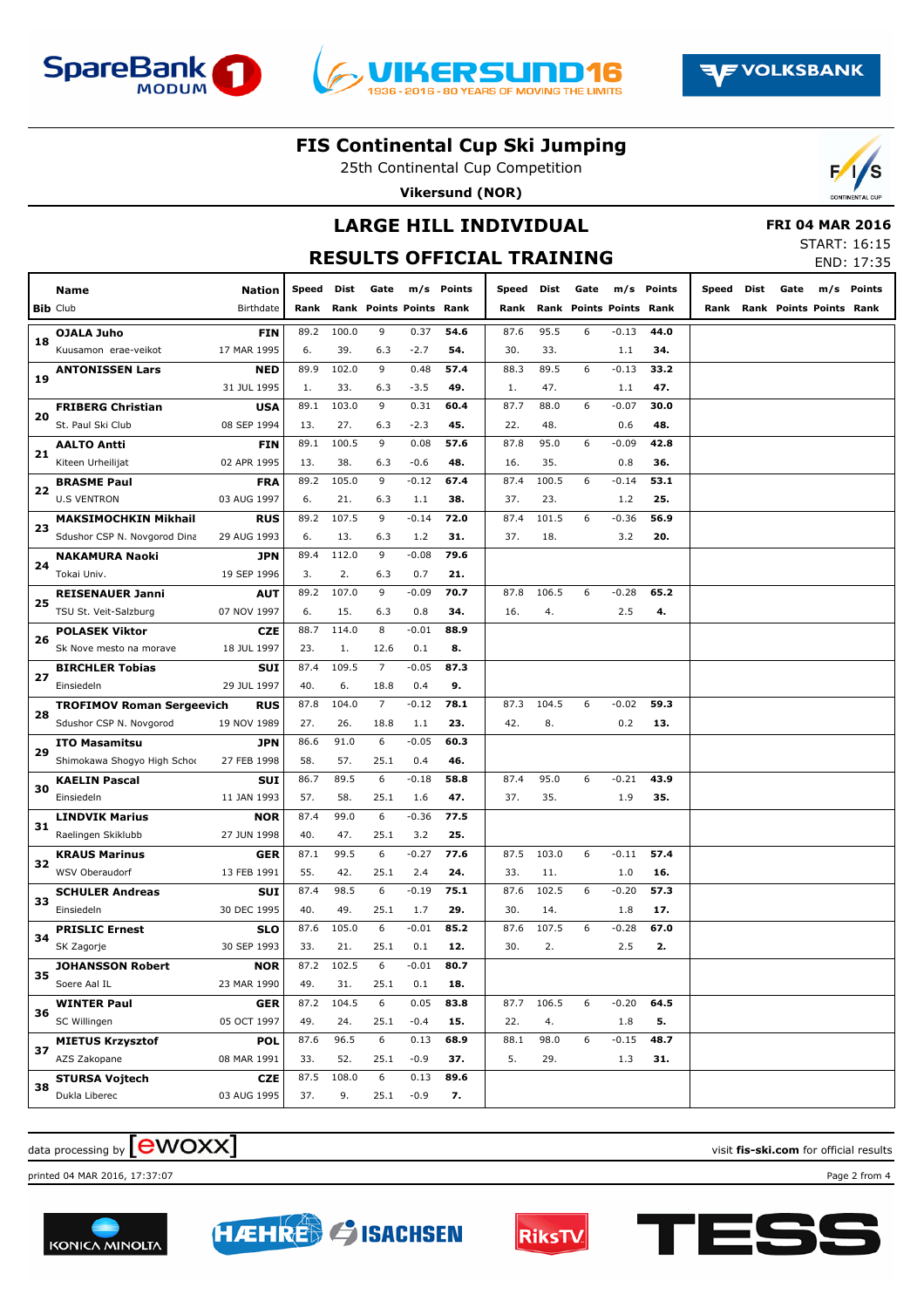





25th Continental Cup Competition

**Vikersund (NOR)**



# **LARGE HILL INDIVIDUAL**

|  | <b>FRI 04 MAR 2016</b> |  |
|--|------------------------|--|
|  | START: 16:15           |  |
|  | <b>FND. 17.2F</b>      |  |

|    |                                  |               |       |       |                         |         |            | <b>RESULTS OFFICIAL TRAINING</b> |       |      |                         |            |       |      |      |                         | END: 17:35 |
|----|----------------------------------|---------------|-------|-------|-------------------------|---------|------------|----------------------------------|-------|------|-------------------------|------------|-------|------|------|-------------------------|------------|
|    | Name                             | <b>Nation</b> | Speed | Dist  | Gate                    |         | m/s Points | Speed Dist                       |       | Gate |                         | m/s Points | Speed | Dist | Gate |                         | m/s Points |
|    | <b>Bib Club</b>                  | Birthdate     | Rank  |       | Rank Points Points Rank |         |            | Rank                             |       |      | Rank Points Points Rank |            | Rank  |      |      | Rank Points Points Rank |            |
|    | <b>HUBER Daniel</b>              | <b>AUT</b>    | 87.2  | 105.5 | 6                       | 0.17    | 84.8       | 87.4                             | 103.0 | 6    | $-0.08$                 | 57.1       |       |      |      |                         |            |
| 39 | SC Seekirchen-Salzburg           | 02 JAN 1993   | 49.   | 19.   | 25.1                    | $-1.2$  | 13.        | 37.                              | 11.   |      | 0.7                     | 18.        |       |      |      |                         |            |
|    | <b>JUSTIN Rok</b>                | <b>SLO</b>    | 87.3  | 103.0 | 6                       | $-0.01$ | 81.6       | 87.9                             | 105.0 | 6    | $-0.24$                 | 62.1       |       |      |      |                         |            |
| 40 | SSD Stol Zirovnica               | 06 APR 1993   | 46.   | 27.   | 25.1                    | 0.1     | 17.        | 10.                              | 6.    |      | 2.1                     | 9.         |       |      |      |                         |            |
|    | <b>SEMENIC Anze</b>              | <b>SLO</b>    | 87.8  | 107.5 | 6                       | $-0.17$ | 91.1       | 88.0                             | 103.0 | 6    | $-0.32$                 | 59.2       |       |      |      |                         |            |
| 41 | <b>NSK TRZIC FMG</b>             | 01 AUG 1993   | 27.   | 13.   | 25.1                    | 1.5     | 4.         | 6.                               | 11.   |      | 2.8                     | 14.        |       |      |      |                         |            |
|    | <b>POGRAJC Andraz</b>            | <b>SLO</b>    | 87.3  | 103.0 | 6                       | $-0.47$ | 85.6       | 87.5                             | 101.0 | 6    | $-0.41$                 | 56.4       |       |      |      |                         |            |
| 42 | SK Zagorje                       | 26 SEP 1991   | 46.   | 27.   | 25.1                    | 4.1     | 11.        | 33.                              | 21.   |      | 3.6                     | 22.        |       |      |      |                         |            |
| 43 | <b>KOZISEK Cestmir</b>           | <b>CZE</b>    | 87.4  | 98.0  | 6                       | $-0.32$ | 75.3       | 87.8                             | 102.0 | 6    | $-0.48$                 | 58.8       |       |      |      |                         |            |
|    | LSK Lomnice nad Popelkou         | 09 NOV 1991   | 40.   | 50.   | 25.1                    | 2.8     | 28.        | 16.                              | 15.   |      | 4.2                     | 15.        |       |      |      |                         |            |
| 44 | <b>HAMANN Martin</b>             | <b>GER</b>    | 87.2  | 96.0  | 6                       | $-0.22$ | 70.8       | 87.7                             | 102.0 | 6    | $-0.24$                 | 56.7       |       |      |      |                         |            |
|    | SG Nickelhuette Aue              | 10 APR 1997   | 49.   | 54.   | 25.1                    | 1.9     | 33.        | 22.                              | 15.   |      | 2.1                     | 21.        |       |      |      |                         |            |
| 45 | <b>BJOERENG Joacim Oedegaard</b> | <b>NOR</b>    | 87.5  | 102.5 | 6                       | $-0.19$ | 82.3       | 88.0                             | 107.0 | 6    | $-0.37$                 | 66.9       |       |      |      |                         |            |
|    | Roeykenhopp                      | 14 DEC 1995   | 37.   | 31.   | 25.1                    | 1.7     | 16.        | 6.                               | 3.    |      | 3.3                     | з.         |       |      |      |                         |            |
| 46 | <b>PAVLOVCIC Bor</b>             | <b>SLO</b>    | 87.2  | 99.5  | 6                       | $-0.05$ | 75.6       | 88.0                             | 102.0 | 6    | $-0.63$                 | 60.2       |       |      |      |                         |            |
|    | Nd Ratece planica                | 27 JUN 1998   | 49.   | 42.   | 25.1                    | 0.4     | 26.        | 6.                               | 15.   |      | 5.6                     | 11.        |       |      |      |                         |            |
| 47 | <b>SCHIFFNER Markus</b>          | <b>AUT</b>    | 87.5  | 102.0 | 6                       | 0.01    | 79.6       | 88.3                             | 103.5 | 6    | $-0.67$                 | 63.2       |       |      |      |                         |            |
|    | UVB Hinzenbach-Oberoesterrei     | 05 JUN 1992   | 37.   | 33.   | 25.1                    | $-0.1$  | 21.        | 1.                               | 9.    |      | 5.9                     | 7.         |       |      |      |                         |            |
| 48 | <b>ROEE Espen</b>                | <b>NOR</b>    | 87.2  | 100.0 | 6                       | 0.29    | 74.0       | 87.7                             | 95.5  | 6    | $-0.73$                 | 49.3       |       |      |      |                         |            |
|    | Tolga IL                         | 26 JUL 1993   | 49.   | 39.   | 25.1                    | $-2.1$  | 30.        | 22.                              | 33.   |      | 6.4                     | 29.        |       |      |      |                         |            |
| 49 | <b>VANCURA Tomas</b>             | <b>CZE</b>    | 87.3  | 108.0 | 6                       | 0.04    | 90.2       |                                  |       |      |                         |            |       |      |      |                         |            |
|    | TJ Dukla Liberec                 | 10 SEP 1996   | 46.   | 9.    | 25.1                    | $-0.3$  | 6.         |                                  |       |      |                         |            |       |      |      |                         |            |
| 50 | <b>EISENBICHLER Markus</b>       | GER           | 87.1  | 110.0 | 6                       | 0.05    | 93.7       | 87.9                             | 110.5 | 6    | $-0.81$                 | 77.0       |       |      |      |                         |            |
|    | <b>TSV Siegsdorf</b>             | 03 APR 1991   | 55.   | 5.    | 25.1                    | $-0.4$  | 2.         | 10.                              | 1.    |      | 7.1                     | 1.         |       |      |      |                         |            |
| 51 | <b>PASCHKE Pius</b>              | GER           | 87.4  | 100.0 | 6                       | 0.07    | 75.6       | 87.8                             | 99.5  | 6    | -0.49                   | 54.4       |       |      |      |                         |            |
|    | WSV Kiefersfelden                | 20 MAY 1990   | 40.   | 39.   | 25.1                    | $-0.5$  | 26.        | 16.                              | 24.   |      | 4.3                     | 24.        |       |      |      |                         |            |
| 52 | <b>GRANERUD Halvor Egner</b>     | <b>NOR</b>    | 87.6  | 108.5 | 6                       | 0.11    | 90.6       |                                  |       |      |                         |            |       |      |      |                         |            |
|    | Asker Skiklubb                   | 29 MAY 1996   | 33.   | 7.    | 25.1                    | $-0.8$  | 5.         |                                  |       |      |                         |            |       |      |      |                         |            |
| 53 | <b>BARTOL Tilen</b>              | <b>SLO</b>    | 87.8  | 108.5 | 6                       | $-0.11$ | 92.4       | 87.9                             | 103.5 | 6    | $-0.74$                 | 63.8       |       |      |      |                         |            |
|    | SSK Sam Ihan                     | 17 APR 1997   | 27.   | 7.    | 25.1                    | 1.0     | з.         | 10.                              | 9.    |      | 6.5                     | 6.         |       |      |      |                         |            |
| 54 | <b>SIEGEL David</b>              | GER           | 87.6  | 105.0 | 6                       | 0.06    | 84.7       | 88.0                             | 99.5  | 6    | $-0.79$                 | 57.1       |       |      |      |                         |            |
|    | SV Baiersbronn                   | 28 AUG 1996   | 33.   | 21.   | 25.1                    | $-0.4$  | 14.        | 6.                               | 24.   |      | 7.0                     | 18.        |       |      |      |                         |            |
| 55 | <b>TOLLINGER Elias</b>           | <b>AUT</b>    | 87.7  | 101.5 | 6                       | $-0.21$ | 80.7       | 88.3                             | 96.5  | 6    | $-0.60$                 | 50.0       |       |      |      |                         |            |
|    | SV Innsbruck-Bergisel-Tirol      | 25 MAR 1995   | 30.   | 36.   | 25.1                    | 1.9     | 18.        | 1.                               | 31.   |      | 5.3                     | 28.        |       |      |      |                         |            |
| 56 | <b>HOFER Thomas</b>              | <b>AUT</b>    | 87.7  | 101.0 | 6                       | $-0.24$ | 80.0       | 88.2                             | 101.5 | 6    | $-0.97$                 | 62.3       |       |      |      |                         |            |
|    | SV Innsbruck-Bergisel-Tirol      | 28 JAN 1996   | 30.   | 37.   | 25.1                    | 2.1     | 20.        | 4.                               | 18.   |      | 8.6                     | 8.         |       |      |      |                         |            |
| 57 | <b>HILDE Tom</b>                 | <b>NOR</b>    | 87.7  | 110.5 | 6                       | $-0.23$ | 97.0       |                                  |       |      |                         |            |       |      |      |                         |            |
|    | Asker Skiklubb                   | 22 SEP 1987   | 30.   | 4.    | 25.1                    | 2.0     | 1.         |                                  |       |      |                         |            |       |      |      |                         |            |
| 58 | <b>AIGNER Clemens</b>            | <b>AUT</b>    | 87.4  | 105.5 | 6                       | $-0.03$ | 86.3       | 87.8                             | 101.0 | 6    | $-0.84$                 | 60.2       |       |      |      |                         |            |
|    | SV Innsbruck-Bergisel-Tirol      | 02 FEB 1993   | 40.   | 19.   | 25.1                    |         | $0.3$ 10.  | 16.                              | 21.   |      |                         | $7.4$ 11.  |       |      |      |                         |            |

#### $\alpha$  data processing by  $\boxed{\text{ewOX}}$

printed 04 MAR 2016, 17:37:07 Page 3 from 4





**HAEHRED & ISACHSEN**